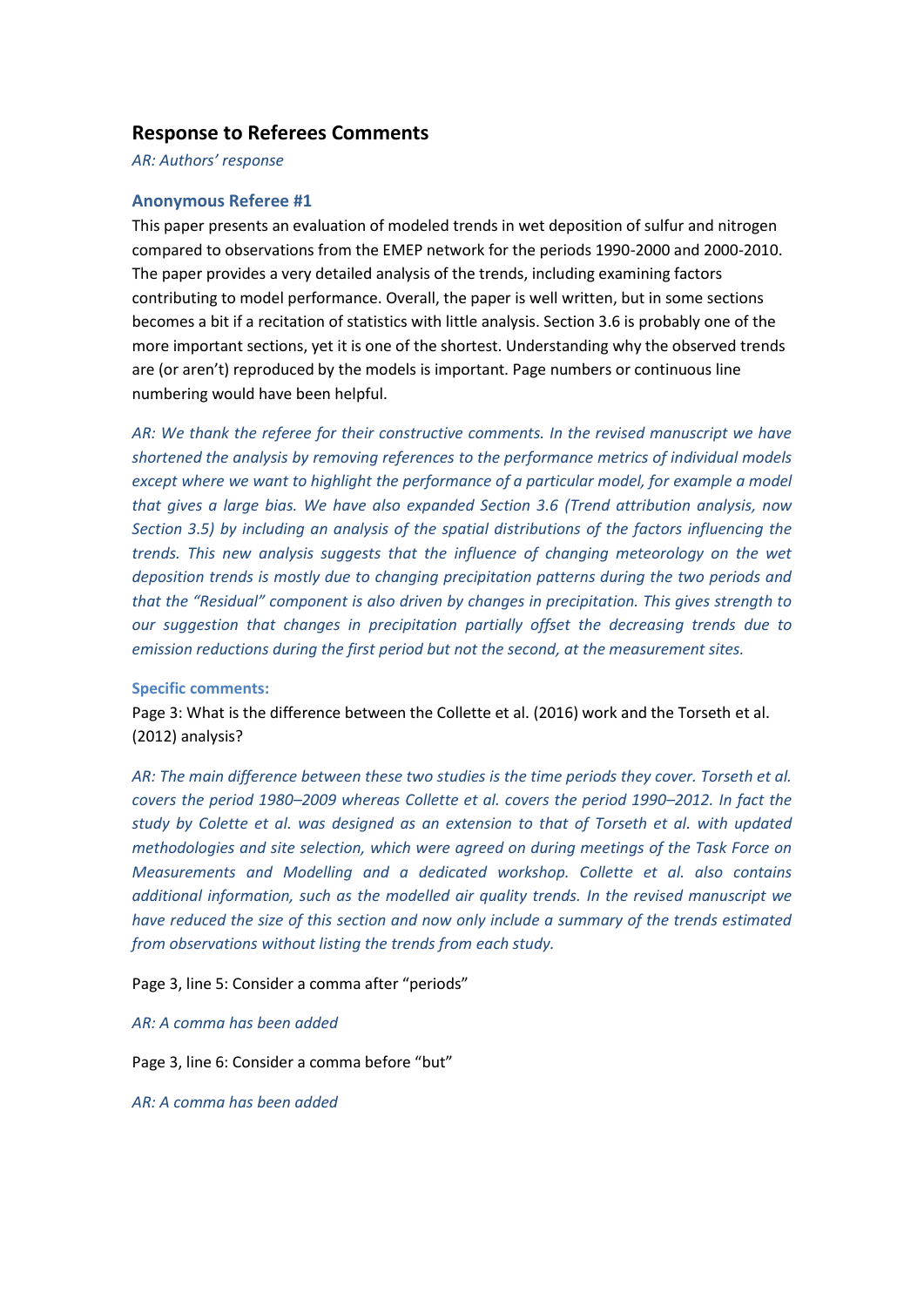Page 3 - 4: There are several multi-model studies that are cited. It is impractical to provide the list of models and citations in this paper. It would be helpful to know, though, if the models used in the present study were included in those studies as well.

*AR: The results of the multi-model studies have been summarised to remove the detail and highlight the variability of model performance for wet deposition estimates. Previous results of models used in this study are discussed in the Discussion section.*

Page 6, line 10: If the other models were run with a lat-long grid, why wasn't CMAQ?

*AR: For the CMAQ model the horizontal grid coordinate system is the same as the other models (i.e. latitude-longitude), however the CMAQ model uses Lambert conformal Conic map projection in its native state with 25 km resolution. To be comparable with the other models, the CMAQ output was interpolated to the common domain used by the other models. Also note that the common domain consists of a regular latitude–longitude grid with increments of 0.25° and 0.4° in the latitude and longitude, respectively, which is about 25 km × 25 km at European latitudes. This means that both grids are comparable.* 

Page 7: Did any of the models include the bidirectional flux of NH3? This is noted in Table S2, but not discussed in the text. What is the impact on the model results of not considering this?

*AR: Only one model, LOTO-EUROS, included bidirectional fluxes of NH3. This model includes compensation points for stomata and leaf, soil and water surfaces (although the compensation point for soil surfaces is currently set to zero). Wichink Kruit et al. (2012) showed that the inclusion of compensation points in the LOTOS-EUROS model decreased annual NH<sup>3</sup> dry deposition, especially in ammonia source areas, leading to an increase in the atmospheric lifetime of NH<sup>3</sup> and an increase in WNHx over most of the continent. However, the relative increases in WNHx were very small over land areas and were much smaller than the intermodel differences found in our study. EMEP has a simplified approach with no dry deposition of NH<sup>3</sup> to growing crops, which also increases NH<sup>3</sup> concentrations slightly. If compensation points were included in the other models then this would be expected to increase the estimates of WNHx slightly although it would not be enough to correct the negative biases found for some of the models. We have added these comments to section 4.2 in the revised manuscript.*

*Ref.: Wichink Kruit, R. J., et al. "Modeling the distribution of ammonia across Europe including bidirectional surface–atmosphere exchange." Biogeosciences 9.12 (2012): 5261-5277.*

Page 7, line 7: Organic species were included in the modeled estimates of wet deposition. Are they included in the measurements? What about NO, NO2 and N2O5?

*AR: Organic species are not included in the measurements, although they should be considering that they are estimated to contribute to around 25% of N wet deposition in Europe (Cornell, 2011). Taking CHIMERE as an example, although the model includes organic species in the wet deposition estimates the actual contribution is zero for these simulations. It is expected that the contribution from organic species (if they include them) in the wet deposition output of the other models is also zero or negligible. By contrast, CHIMERE estimates that organic species contribute up to 13% of the grid cell dry deposition of oxidised nitrogen, which is clearly not negligible although we have not evaluated dry deposition in this study. NO and NO<sup>2</sup> are*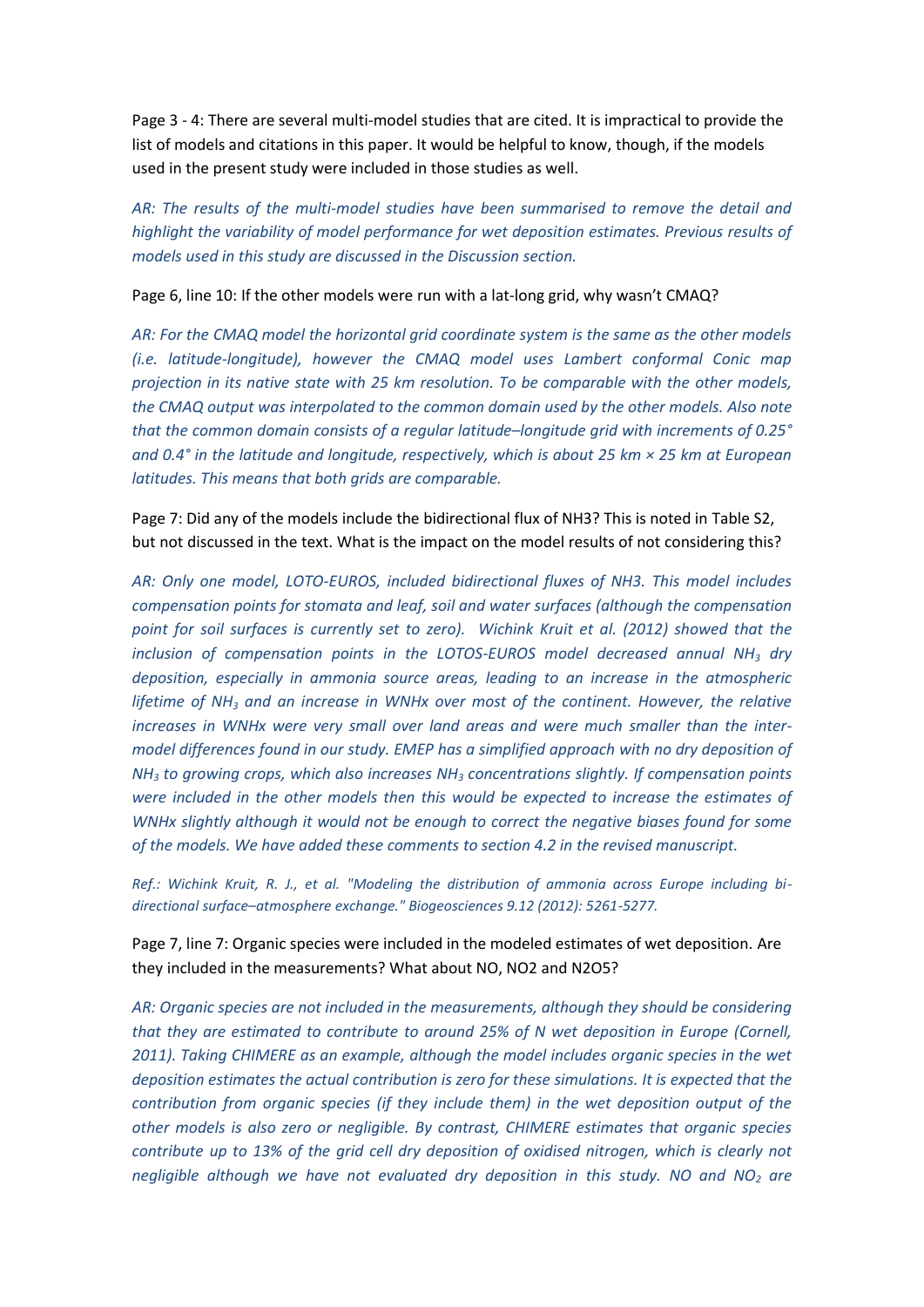*relatively insoluble in water compared to other gases such as NH3, HNO<sup>3</sup> and SO<sup>2</sup> and so are not expected to make a large contribution to the measured N wet deposition. N2O5, however is highly soluble but atmospheric concentrations are generally quite low and so its concentration to wet deposition is also expected to be small.*

*Ref.: Cornell, Sarah. "Atmospheric nitrogen deposition: revisiting the question of the invisible organic fraction." Procedia Environmental Sciences 6 (2011): 96-103.*

Page 7, line 13: Doesn't the CMAQ model provide information to distinguish sea-salt sulfate?

*AR: CMAQ provides sulfate in three modes (Aiken, accumulation and coarse) without distinguishing their source. In this version of the model, the coarse sulfate is from sea salt emissions. In this revised analysis we removed the coarse sulfate from the CMAQ estimates of total sulphate concentrations, as now described at the end of Section 2.1.*

Page 7, line 20: consider rewording "network data of"

*AR: The sentence has been rewritten as "For the evaluation of modelled atmospheric concentration estimates, the EMEP network data of mean annual concentrations of total nitrate, ammonium and sulfate (non-sea-salt component) were used." [Page 6, lines 16-18]*

Page 8, line 13: Note that these criteria were developed for atmospheric concentrations and not deposition values.

*AR: This is a very valid point and the following disclaimer has been added to the manuscript "It should be noted, however, that these criteria were developed for evaluating the atmospheric concentrations estimated by air quality models using specially designed model evaluation field*  experiments. They may not, therefore, be an appropriate tool for evaluating operational wet *deposition estimates using monitoring data and can only be used as an indicator of model acceptability." [Page 7, lines 13-16]*

Page 8, line 17-18: Clarify what the observed and modelled trends are for on line 17 and what trends on line 18 are more difficult to evaluate compared to annual wet deposition.

*AR: Line 17 refers to the observed and modelled wet deposition trends and line 18 refers to the evaluation of the modelled wet deposition trends. However, the statistical evaluation of the wet deposition trends has been removed in the revised manuscript since it was considered confusing and did not contribute much additional information to the analyses.*

Page 8, lines 20-23: suggest splitting the sentence at "then" on line 20.

*AR: The sentence has been modified and split into two sentences*

Page 8, line 21: "were" should be "was" as it refers to magnitude

*AR: OK, the change has been made*

Page 9, line 2: How were the tau values determined?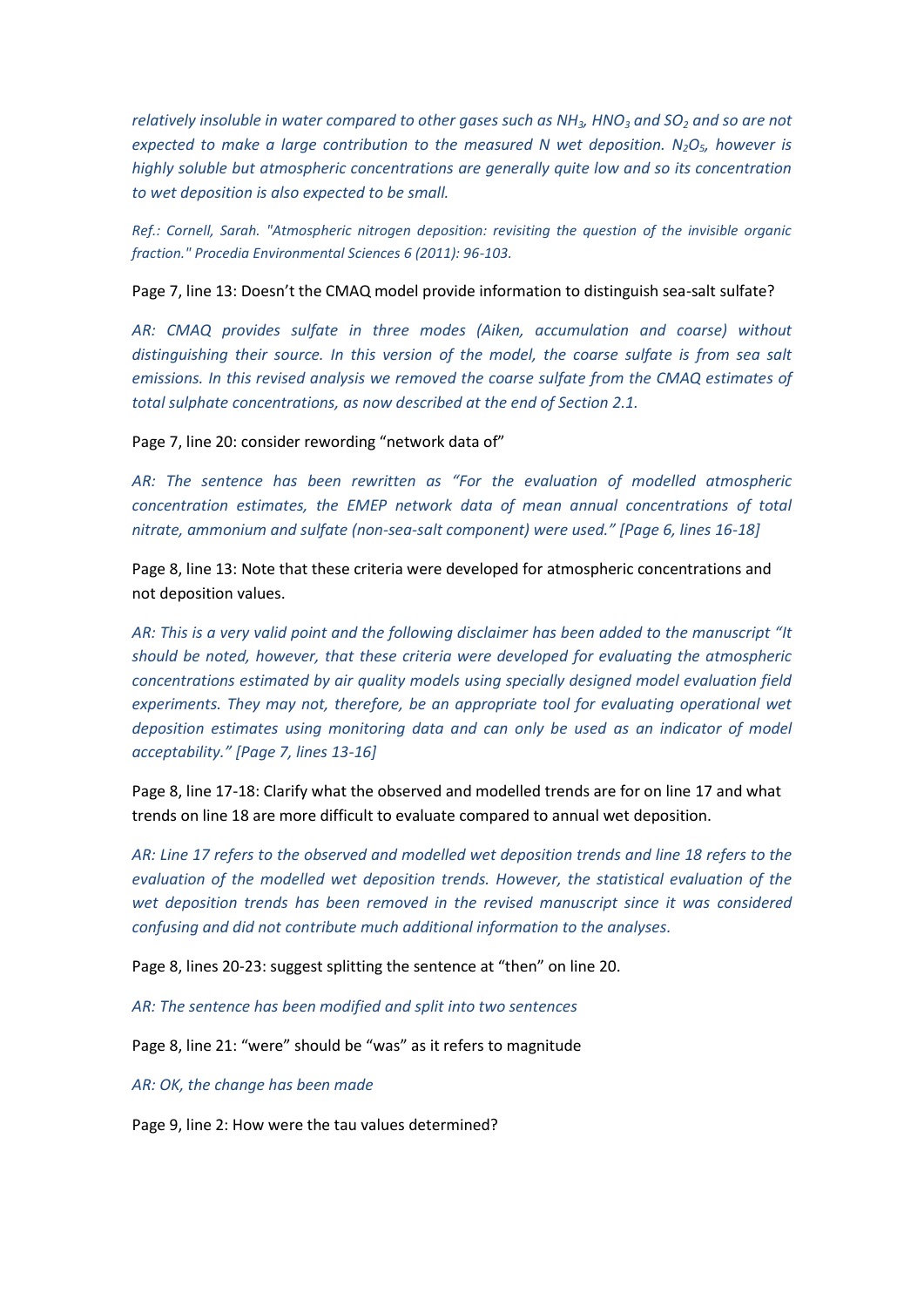*AR: This is described in the subsequent lines: "..approximated as the difference in wet deposition over the eleven year period for simulations where the other factors are kept constant, divided by ten (to obtain the mean annual trend). For example, the change in wet deposition over the period 1990–2000 due to changes in emissions can be calculated from two simulations with emissions for 1990 and 2000, both with meteorology and boundary conditions for 2000."*

Page 9, line 24: Does "European" start a new paragraph?

*AR: Yes it does. The preceding paragraph is on the NOx emission trends and the new paragraph is on the NH<sup>3</sup> emission trends*

Page 9, lines 25-30: Specific information is given from Sutton et al. (2003) about why NH3 emissions decreased but he same level of detail is not provided for other species.

*AR: This decrease was specifically highlighted since it was the result of political change and not a result of the implementation of control measures to reduce emissions mentioned in the introduction* 

Page 10, line 15: Consider listing the meteorological models

*AR: We agree. The model names have been included in the revised manuscript*

Page 10, line 19: Consider specifying "meteorological models" rather than just models.

*AR: We agree. We have made the recommended change*

Page 10, line 25: It seems odd that one WRF run (used for CMAQ) would have such very different precipitation compared to the other WRF runs. What was different about the WRF runs? It might be helpful to have a table in the supplemental that provides details on the meteorological models.

*AR: The main difference between the two WRF simulations is that the simulation used as the common meteorological driver used nudging whereas the WRF simulation used for the CMAQ simulations was free-running (only forced at the domain boundaries). This difference along with the different grid spacing could lead to the discrepancy in precipitation. The use or not of nudging has been added to Table S1. The specifics of the met model runs are presented in Table 4 of Colette et al. (2017a) and we considered that it was not efficient reproducing this information in the manuscript.*

Page15, section 3.5: This section seems to repeat information that was presented earlier.

*AR: This section presents a statistical evaluation of the modelled trends at the measurement sites by comparing the modelled and observed trends (and their significance) at each site. This is different to the results presented in the preceding section which compares the distributions of the modelled and observed trends (i.e. not a direct comparison of the modelled and observed trends at each site) in order to show the bias of modelled trends, on average. However, section 3.5 was considered confusing and did not contribute much additional information to the analyses and has been removed in the revised manuscript.*